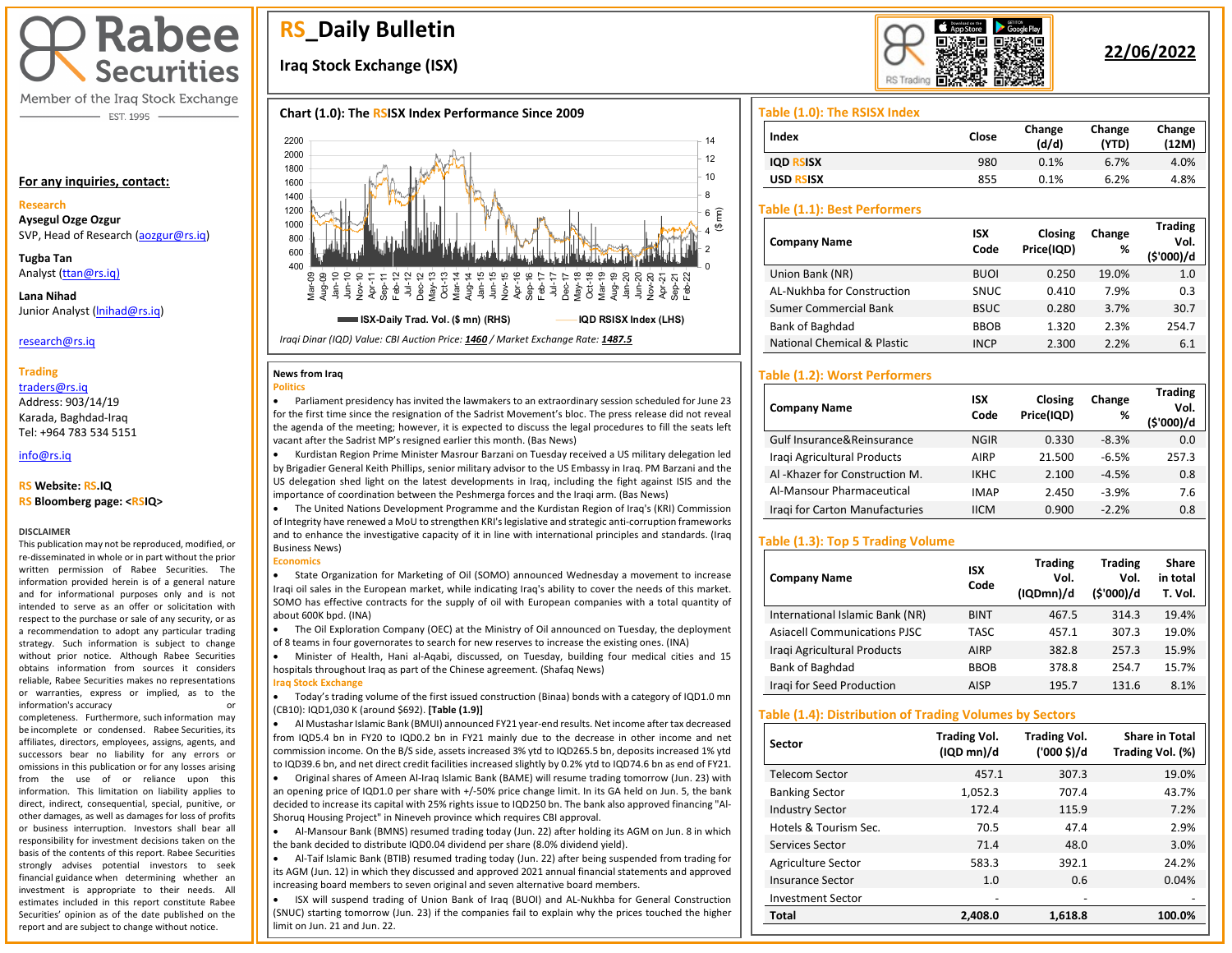

Follow Rabee Securities (RS) on Twitter, join Facebook and LinkedIn groups.



İ

# s **Daily Transactions in Brief**

| The RSISX index ended the day at IQD980/\$855 (+0.1%) (+6.7% and +6.2% YTD change, respectively).                                                                                                                                                                                      | Chart (1.1): Non-Iraqi's Transactions (IQD mn)<br>352.2 |         |                           |
|----------------------------------------------------------------------------------------------------------------------------------------------------------------------------------------------------------------------------------------------------------------------------------------|---------------------------------------------------------|---------|---------------------------|
| The number of traded shares was 1.3 bn and the trading volume was IQD2.4 bn (\$1.6 mn).<br>10 out of 43 traded listed stocks' price increased and 15 traded listed stocks' price decreased while the prices of 18 stocks haven't changed.                                              |                                                         |         | <b>■Buys</b>              |
| Non-Iragis executed 148 transactions in this session:<br>Buys: IQD352.2 mn (\$236.8 K); 34 transactions in 2 companies operating in banking and telecom sectors.<br>Sell: IQD430.8 mn (\$289.6 K); 114 transactions in 9 companies operating in banking, industry and telecom sectors. |                                                         | $-78.6$ | ≡ Sell<br>Net Buys (Sell) |
| Net Sell: IQD78.6 mn (\$52.8 K). Share in total trading volume: 16.3%                                                                                                                                                                                                                  | -430.8                                                  |         |                           |

# **Table (1.5): Performance of Traded Shares**

| <b>Company Names</b>                           | <b>ISX</b><br>Code | <b>Opening</b><br>Price<br>(IQD/share) | <b>Price at</b><br><b>Session</b><br><b>Close</b><br>(IQD/share) | <b>Previous</b><br>Closing<br>Price<br>(IQD/share) | Change<br>in<br><b>Closing</b><br>Price | <b>Highest</b><br>Price<br>(IQD/share) | Lowest<br>Price<br>(IQD/share) | No.of<br><b>Trades</b><br>(H/d) | No. of<br><b>Traded</b><br><b>Shares</b><br>(mn)/d | <b>Trading</b><br>Vol. (IQD<br>$mn)$ /d | <b>Avrg. Daily Trading</b><br><b>Vol. (Including Cross</b><br>Trans.) ('000 \$)* | <b>Mcap</b><br>(Smn)     | Last<br>Fin.** | P/E<br>(Last) | P/BV<br>(Last) |
|------------------------------------------------|--------------------|----------------------------------------|------------------------------------------------------------------|----------------------------------------------------|-----------------------------------------|----------------------------------------|--------------------------------|---------------------------------|----------------------------------------------------|-----------------------------------------|----------------------------------------------------------------------------------|--------------------------|----------------|---------------|----------------|
|                                                |                    |                                        |                                                                  |                                                    |                                         | <b>Telecom Sector</b>                  |                                |                                 |                                                    |                                         |                                                                                  |                          |                |               |                |
| <b>Asiacell Communications PJSC</b>            | <b>TASC</b>        | 7.50                                   | 7.61                                                             | 7.51                                               | 1.3%                                    | 7.74                                   | 7.50                           | 165                             | 59.6                                               | 457.1                                   | 202.9                                                                            | 1,585.9                  | 3M22           | 39.0          | 1.6            |
| <b>Al-Khatem Telecoms</b>                      | <b>TZNI</b>        |                                        | no trade                                                         | 2.26                                               |                                         |                                        |                                |                                 |                                                    |                                         | 0.1                                                                              | 2,780.0                  | 3M22           | 891.0         | 1.7            |
| <b>Telecom Sector Total</b>                    |                    |                                        |                                                                  |                                                    |                                         |                                        |                                | 165                             | 59.6                                               | 457.1                                   |                                                                                  | 4,366.0                  |                |               |                |
|                                                |                    |                                        |                                                                  |                                                    |                                         | <b>Banking Sector</b>                  |                                |                                 |                                                    |                                         |                                                                                  |                          |                |               |                |
| Al-Arabiya Islamic Bank (NR)                   | <b>BAAI</b>        | $\blacksquare$                         | no trade                                                         | 1.15                                               | $\overline{\phantom{a}}$                |                                        | $\overline{\phantom{a}}$       | $\overline{\phantom{a}}$        | $\overline{\phantom{a}}$                           | $\sim$                                  | $\overline{\phantom{a}}$                                                         | 193.3                    | 3M22           | m.d.          | $1.2$          |
| Asia Al Iraq Islamic Bank                      | <b>BAIB</b>        |                                        | no trade                                                         | 1.08                                               |                                         |                                        |                                |                                 |                                                    |                                         | 60.7                                                                             | 181.5                    | 3M22           | m.d.          | 1.1            |
| Ameen Al-Iraq Islamic Bank (NR)                | <b>BAME</b>        | $\overline{\phantom{a}}$               | Suspend/GA                                                       | 1.00                                               | $\overline{\phantom{a}}$                |                                        |                                |                                 |                                                    | $\overline{\phantom{a}}$                | $\overline{\phantom{a}}$                                                         | 134.5                    | 3M22           | 571.3         | 1.4            |
| Al-Mashreg Al-Arabi Islamic Bank<br>$(NR)$ *** | <b>BAMS</b>        | $\blacksquare$                         | no trade                                                         |                                                    |                                         |                                        |                                |                                 | $\blacksquare$                                     |                                         | $\overline{\phantom{a}}$                                                         | $\overline{\phantom{0}}$ | 3M22           |               |                |
| Al-Ansari Isl. Bank for Inv.&Fin. (NR)         | <b>BANS</b>        | $\overline{\phantom{a}}$               | no trade                                                         | 1.00                                               | $\sim$                                  |                                        | $\overline{\phantom{a}}$       |                                 | $\overline{a}$                                     |                                         | 0.0                                                                              | 168.1                    | 3M22           | n.v.          | 1.0            |
| <b>Ashur International Bank</b>                | <b>BASH</b>        | 0.42                                   | 0.43                                                             | 0.43                                               | 0.0%                                    | 0.43                                   | 0.42                           | $\overline{2}$                  | 0.8                                                | 0.3                                     | 2.9                                                                              | 72.3                     | 9M21           | 11.2          | 0.4            |
| <b>Babylon Bank</b>                            | <b>BBAY</b>        | $\overline{\phantom{a}}$               | Suspend/ISC                                                      | 0.10                                               |                                         |                                        |                                |                                 | $\overline{\phantom{a}}$                           |                                         | 2.7                                                                              | 16.8                     | 3M22           | n.v.          | 0.1            |
| <b>Bank of Baghdad</b>                         | <b>BBOB</b>        | 1.29                                   | 1.32                                                             | 1.29                                               | 2.3%                                    | 1.32                                   | 1.29                           | 32                              | 290.4                                              | 378.8                                   | 129.3                                                                            | 221.8                    | 3M22           | 11.1          | 1.0            |
| <b>Cihan Bank for Islamic &amp; Finance</b>    | <b>BCIH</b>        | 2.29                                   | 2.29                                                             | 2.29                                               | 0.0%                                    | 2.29                                   | 2.29                           | 1                               | 0.1                                                | 0.2                                     | 20.7                                                                             | 392.6                    | 3M22           | 84.9          | 2.0            |
| <b>Commercial Bank of Iraq</b>                 | <b>BCOI</b>        | 0.53                                   | 0.53                                                             | 0.53                                               | 0.0%                                    | 0.53                                   | 0.53                           | 31                              | 44.7                                               | 23.7                                    | 13.7                                                                             | 89.1                     | 3M22           | 10.3          | 0.4            |
| Dar Es Salaam Inv. Bank (NR)***                | <b>BDSI</b>        | $\overline{\phantom{a}}$               | Suspend/ISC                                                      | 0.13                                               |                                         |                                        | $\overline{\phantom{a}}$       |                                 | $\overline{\phantom{a}}$                           | $\overline{\phantom{a}}$                | $\sim$                                                                           | 21.8                     | 3M18           | n.v.          | 0.4            |
| <b>Economy Bank (NR)</b>                       | <b>BEFI</b>        | $\overline{\phantom{a}}$               | Suspend/ISC                                                      | 0.53                                               |                                         |                                        |                                |                                 | $\blacksquare$                                     |                                         | $\overline{\phantom{a}}$                                                         | 88.7                     | <b>FY21</b>    | 23.1          | 0.5            |
| <b>Elaf Islamic Bank</b>                       | <b>BELF</b>        | 0.40                                   | 0.40                                                             | 0.40                                               | 0.0%                                    | 0.40                                   | 0.40                           | 1                               | 0.0                                                | 0.0                                     | 13.6                                                                             | 67.2                     | 3M22           | 82.4          | 0.4            |
| Erbil Bank for Invest. & Finance (NR)          | <b>BERI</b>        | $\overline{\phantom{a}}$               | no trade                                                         | 0.11                                               |                                         |                                        | $\overline{\phantom{a}}$       | $\overline{\phantom{a}}$        | $\overline{a}$                                     | $\overline{a}$                          | $\overline{\phantom{a}}$                                                         | 19.6                     | 3M22           | n.v.          | 0.1            |
| <b>Gulf Commercial Bank</b>                    | <b>BGUC</b>        | 0.15                                   | 0.15                                                             | 0.15                                               | 0.0%                                    | 0.15                                   | 0.15                           | 11                              | 112.5                                              | 16.9                                    | 4.9                                                                              | 30.3                     | 3M22           | m.d.          | 0.1            |
| <b>Investment Bank of Iraq</b>                 | <b>BIBI</b>        | 0.28                                   | 0.28                                                             | 0.28                                               | 0.0%                                    | 0.28                                   | 0.28                           | $\overline{a}$                  | 5.9                                                | 1.6                                     | 13.4                                                                             | 47.1                     | 3M22           | 55.4          | 0.3            |
| <b>International Development Bank (NR)</b>     | <b>BIDB</b>        | $\overline{\phantom{a}}$               | no trade                                                         | 0.81                                               |                                         |                                        |                                |                                 | $\blacksquare$                                     | $\overline{a}$                          | 0.0                                                                              | 136.1                    | 3M22           | 9.3           | 0.7            |
| Iraqi Islamic Bank                             | <b>BIIB</b>        | $\overline{\phantom{a}}$               | no trade                                                         | 0.54                                               |                                         |                                        |                                |                                 |                                                    |                                         | 48.3                                                                             | 90.8                     | 3M22           | 15.6          | 0.5            |
| Iraqi Middle East Investment Bank              | <b>BIME</b>        | 0.18                                   | 0.18                                                             | 0.18                                               | 0.0%                                    | 0.18                                   | 0.18                           | 4                               | 16.5                                               | 3.0                                     | 88.7                                                                             | 30.3                     | 3M22           | 9.3           | 0.2            |
| Iraq Noor Islamic Bank (NR)                    | <b>BINI</b>        | $\overline{\phantom{a}}$               | no trade                                                         | 1.00                                               |                                         |                                        |                                |                                 |                                                    |                                         | 138.1                                                                            | 168.1                    | 3M22           | m.d.          | 1.0            |
| <b>International Islamic Bank (NR)</b>         | <b>BINT</b>        | 1.70                                   | 1.70                                                             | 1.70                                               | 0.0%                                    | 1.70                                   | 1.70                           | 6                               | 275.0                                              | 467.5                                   | 201.4                                                                            | 298.1                    | <b>FY21</b>    | 217.6         | 1.7            |
| Al Janoob Islamic Bank (NR)                    | <b>BJAB</b>        | $\overline{\phantom{a}}$               | no trade                                                         | 1.00                                               |                                         |                                        | $\overline{\phantom{a}}$       |                                 | $\overline{\phantom{a}}$                           | $\overline{\phantom{a}}$                | 0.0                                                                              | 168.1                    | 3M22           | 22.6          | $1.0$          |
| Kurdistan International Islamic Bank           | <b>BKUI</b>        | $\overline{\phantom{a}}$               | no trade                                                         | 1.30                                               | $\overline{\phantom{a}}$                |                                        | $\overline{\phantom{a}}$       |                                 | $\overline{\phantom{a}}$                           | $\overline{\phantom{a}}$                | 569.6                                                                            | 349.6                    | 3M22           | 51.8          | 0.8            |
| Al-Ataa Islamic Bank (NR)                      | <b>BLAD</b>        | $\overline{\phantom{a}}$               | no trade                                                         | 0.24                                               |                                         |                                        |                                |                                 |                                                    |                                         | 24.9                                                                             | 40.3                     | 9M21           | 18.7          | 0.2            |
| <b>Mosul Bank</b>                              | <b>BMFI</b>        | 0.24                                   | 0.25                                                             | 0.25                                               | 0.0%                                    | 0.25                                   | 0.24                           | $\overline{2}$                  | 1.5                                                | 0.4                                     | 11.0                                                                             | 42.4                     | 3M22           | 14.2          | 0.2            |
| <b>Al-Mansour Bank</b>                         | <b>BMNS</b>        | 0.46                                   | 0.45                                                             | 0.46                                               | $-2.2%$                                 | 0.45                                   | 0.43                           | 60                              | 143.8                                              | 62.5                                    | 8.0                                                                              | 75.6                     | 3M22           | 12.2          | 0.4            |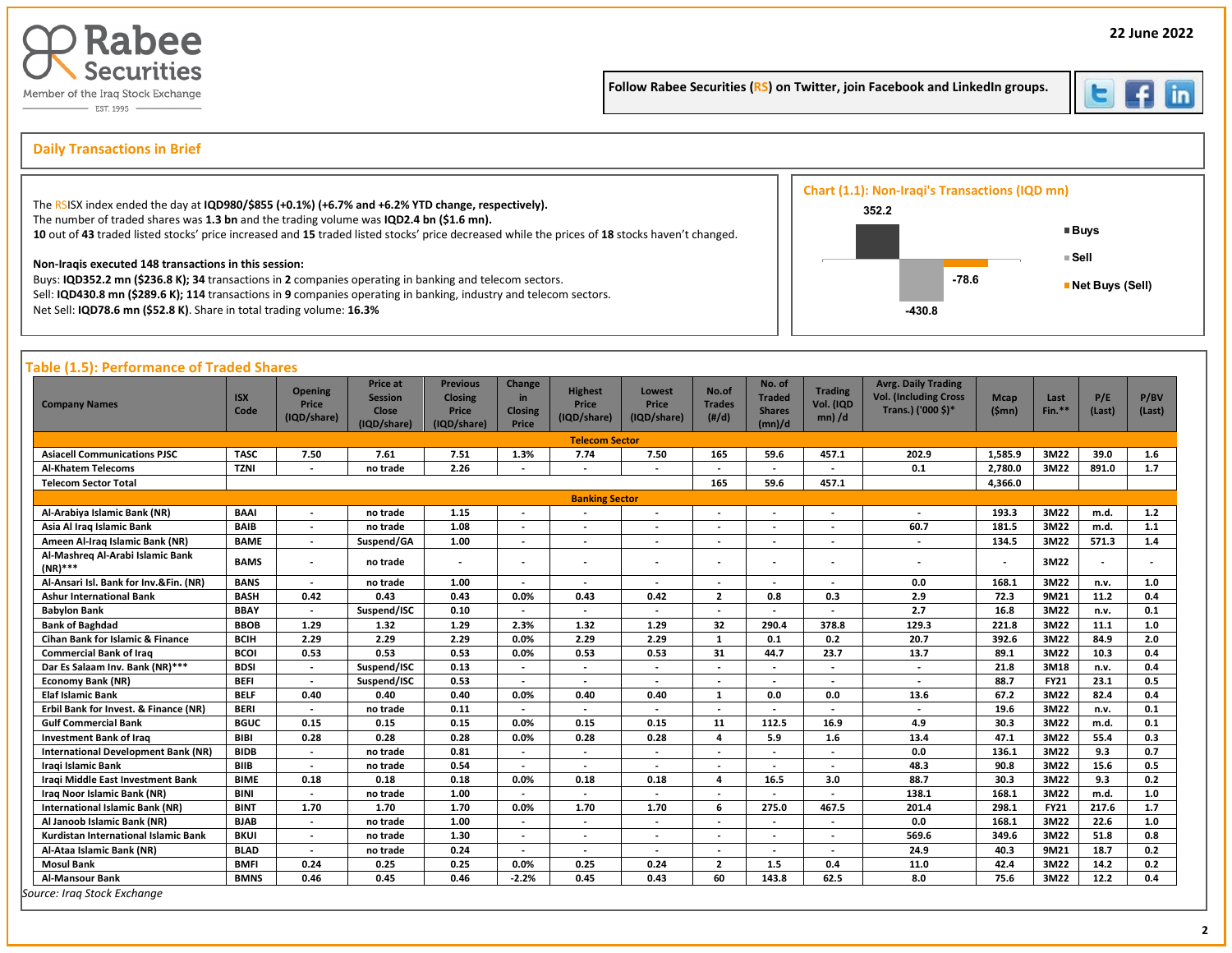

EST. 1995 -

# **Table (1.6): Performance of Traded Shares**

| <b>Company Names</b>                                                  | <b>ISX</b><br>Code         | <b>Opening</b><br><b>Price</b><br>(IQD/share) | <b>Price at</b><br><b>Session</b><br><b>Close</b><br>(IQD/share) | <b>Previous</b><br><b>Closing</b><br>Price<br>(IQD/share) | Change<br>in<br><b>Closing</b><br>Price | <b>Highest</b><br>Price<br>(IQD/share)     | Lowest<br><b>Price</b><br>(IQD/share) | No.of<br><b>Trades</b><br>$(\#/d)$ | No. of<br><b>Traded</b><br><b>Shares</b><br>(mn)/d | <b>Trading</b><br>Vol. (IQD<br>$mn)$ /d              | <b>Avrg. Daily Trading</b><br><b>Vol. (Including Cross</b><br>Trans.) ('000 \$)* | <b>Mcap</b><br>(Smn) | Last<br>Fin.**      | P/E<br>(Last) | P/BV<br>(Last) |
|-----------------------------------------------------------------------|----------------------------|-----------------------------------------------|------------------------------------------------------------------|-----------------------------------------------------------|-----------------------------------------|--------------------------------------------|---------------------------------------|------------------------------------|----------------------------------------------------|------------------------------------------------------|----------------------------------------------------------------------------------|----------------------|---------------------|---------------|----------------|
|                                                                       |                            |                                               |                                                                  |                                                           |                                         | <b>Banking Sector (Cont.)</b>              |                                       |                                    |                                                    |                                                      |                                                                                  |                      |                     |               |                |
| Al Mustashar Islamic Bank (NR)                                        | <b>BMUI</b>                | $\blacksquare$                                | no trade                                                         | 1.00                                                      | $\sim$                                  |                                            |                                       | $\overline{\phantom{a}}$           | $\blacksquare$                                     |                                                      | 97.3                                                                             | 168.1                | 3M22                | n.v.          | 1.0            |
| <b>National Islamic Bank</b>                                          | <b>BNAI</b>                | $\overline{a}$                                | no trade                                                         | 1.02                                                      | $\overline{\phantom{a}}$                | $\overline{a}$                             | $\overline{a}$                        | $\sim$                             | $\sim$                                             | $\overline{a}$                                       | 117.9                                                                            | 172.1                | 3M22                | 309.7         | 0.9            |
| <b>National Bank of Iraq</b>                                          | <b>BNOI</b>                | 1.43                                          | 1.39                                                             | 1.40                                                      | $-0.7%$                                 | 1.43                                       | 1.39                                  | 42                                 | 33.8                                               | 47.7                                                 | 59.5                                                                             | 233.6                | 3M22                | 10.7          | $1.1$          |
| <b>North Bank</b>                                                     | <b>BNOR</b>                | $\overline{\phantom{a}}$                      | Suspend/ISC                                                      | 0.09                                                      | $\blacksquare$                          | $\blacksquare$                             | $\overline{\phantom{a}}$              | $\blacksquare$                     | $\blacksquare$                                     | $\overline{\phantom{a}}$                             | $\overline{\phantom{a}}$                                                         | 18.2                 | 3M22                | n.v.          | 0.1            |
| Al-Qabedh Islamic Bank (NR)                                           | <b>BQAB</b>                | $\overline{\phantom{a}}$                      | no trade                                                         | 0.24                                                      | $\overline{\phantom{a}}$                | $\overline{\phantom{a}}$                   | $\overline{\phantom{a}}$              | $\overline{\phantom{a}}$           | $\blacksquare$                                     | $\overline{\phantom{a}}$                             | 4.9                                                                              | 40.3                 | <b>FY21</b>         | 422.7         | 0.2            |
| Al-Qurtas Islamic Bank (NR)                                           | <b>BQUR</b>                | $\blacksquare$                                | no trade                                                         | 1.00                                                      | $\overline{\phantom{a}}$                | $\overline{\phantom{a}}$                   | $\overline{\phantom{a}}$              | $\overline{\phantom{a}}$           | $\overline{\phantom{a}}$                           | $\overline{\phantom{a}}$                             | $\overline{\phantom{a}}$                                                         | 168.1                | 3M22                | 177.5         | $1.0\,$        |
| Al-Rajih Islamic Bank for Inv.&Fin. (NR)                              | <b>BRAJ</b>                | $\overline{\phantom{a}}$                      | Suspend/ISC                                                      | 1.00                                                      | $\sim$                                  | $\sim$                                     | $\overline{\phantom{a}}$              | $\sim$                             | $\overline{\phantom{a}}$                           | $\overline{\phantom{a}}$                             | $\sim$                                                                           | 168.1                | 3M22                | 51.6          | $1.1$          |
| Credit Bank of Iraq (NR)                                              | <b>BROI</b>                | $\blacksquare$                                | no trade                                                         | 0.37                                                      | $\sim$                                  | $\overline{\phantom{a}}$                   | $\overline{\phantom{a}}$              | $\blacksquare$                     | $\blacksquare$                                     | $\overline{\phantom{a}}$                             | 0.6                                                                              | 62.2                 | 3M22                | n.v.          | 0.3            |
| <b>Region Trade Bank (NR)</b>                                         | <b>BRTB</b>                |                                               | no trade                                                         | 1.00                                                      |                                         |                                            |                                       |                                    |                                                    |                                                      | 0.0                                                                              | 168.1                | 3M22                | 17.5          | 0.8            |
| <b>Sumer Commercial Bank</b>                                          | <b>BSUC</b>                | 0.28                                          | 0.28                                                             | 0.27                                                      | 3.7%                                    | 0.28                                       | 0.27                                  | 31                                 | 163.5                                              | 45.7                                                 | 24.8                                                                             | 47.1                 | 3M22                | 42.9          | 0.3            |
| Al Taif Islamic Bank                                                  | <b>BTIB</b>                | $\overline{a}$                                | no trade                                                         | 0.75                                                      | $\overline{\phantom{a}}$                | $\overline{a}$                             | $\sim$                                | $\overline{a}$                     | $\blacksquare$                                     | $\blacksquare$                                       | 11.5                                                                             | $\overline{127.6}$   | 3M22                | 169.1         | 0.8            |
| <b>Trans Iraq Bank for Investment</b>                                 | <b>BTRI</b>                | $\overline{\phantom{a}}$                      | Suspend/GA                                                       | 1.00                                                      | $\sim$                                  | $\blacksquare$                             | $\overline{\phantom{a}}$              | $\sim$                             | $\overline{\phantom{a}}$                           | $\blacksquare$                                       | 58.6                                                                             | 177.5                | 3M22                | n.v.          | 1.0            |
| <b>Trust International Islamic Bank (NR)</b>                          | <b>BTRU</b>                | $\overline{\phantom{a}}$                      | no trade                                                         | 0.34                                                      | $\overline{\phantom{a}}$                | $\overline{\phantom{a}}$                   | $\overline{\phantom{a}}$              | $\overline{\phantom{a}}$           | $\overline{\phantom{a}}$                           | $\overline{\phantom{a}}$                             | $\sim$                                                                           | 57.1                 | 3M22                | 57.6          | 0.3            |
| <b>United Bank</b>                                                    | <b>BUND</b>                | 0.08                                          | 0.08                                                             | 0.08                                                      | 0.0%                                    | 0.08                                       | 0.08                                  | 6                                  | 30.5                                               | 2.4                                                  | 4.9                                                                              | 16.1                 | 3M22                | 10.3          | 0.1            |
| <b>Union Bank (NR)</b>                                                | <b>BUOI</b>                | 0.23                                          | 0.25                                                             | 0.21                                                      | 19.0%                                   | 0.25                                       | 0.23                                  | 11                                 | 5.8                                                | 1.4                                                  | 126.1                                                                            | 42.4                 | 3M22                | 30.7          | 0.2            |
| <b>World Islamic Bank (NR)</b>                                        | <b>BWOR</b>                | $\blacksquare$                                | Suspend/GA                                                       | 1.00                                                      | $\overline{\phantom{a}}$                | $\sim$                                     | $\overline{\phantom{a}}$              | $\blacksquare$                     | $\overline{\phantom{a}}$                           | $\overline{\phantom{a}}$                             | 0.0                                                                              | 168.1                | 3M22                | 44.4          | 0.9            |
| Zain Al-Iraq Islamic Bank (NR)                                        | <b>BZII</b>                |                                               | no trade                                                         | 0.34                                                      |                                         |                                            |                                       |                                    |                                                    |                                                      | 0.0                                                                              | 57.1                 | 3M22                | 21.7          | 0.3            |
| <b>Banking Sector Total</b>                                           |                            |                                               |                                                                  |                                                           |                                         |                                            |                                       | 244                                | 1,124.7                                            | 1,052.3                                              |                                                                                  | 5,035.6              |                     |               |                |
|                                                                       |                            |                                               |                                                                  |                                                           |                                         | <b>Industry Sector</b>                     |                                       |                                    |                                                    |                                                      |                                                                                  |                      |                     |               |                |
| <b>Baghdad for Packing Materials</b>                                  | <b>IBPM</b>                | $\overline{a}$                                | no trade                                                         | 2.00                                                      | $\overline{\phantom{a}}$                | $\overline{\phantom{a}}$                   | $\overline{\phantom{a}}$              | $\overline{a}$                     | $\overline{a}$                                     | $\overline{a}$                                       | 0.0                                                                              | 1.5                  | 3M22                | n.v.          | 2.0            |
| <b>Baghdad Soft Drinks</b>                                            | <b>IBSD</b>                | 4.09                                          | 4.12                                                             | 4.10                                                      | 0.5%                                    | 4.12                                       | 4.05                                  | 76                                 | 24.5                                               | 100.5                                                | 52.1                                                                             | 566.0                | 3M22                | 17.1          | 1.7            |
| <b>Electronic Industries</b>                                          | <b>IELI</b>                | $\overline{a}$                                | Suspend/ISC                                                      | 0.45                                                      |                                         | $\overline{\phantom{a}}$                   | $\sim$                                |                                    |                                                    |                                                      | $\sim$                                                                           | 5.4                  | 6M17                | n.v.          | 0.6            |
| Fallujah for Construction Mat. (NR)                                   | <b>IFCM</b>                | 3.75                                          | 3.70                                                             | 3.75                                                      | $-1.3%$                                 | 3.80                                       | 3.70                                  | 13                                 | 1.8                                                | 6.9                                                  | 11.6                                                                             | 7.8                  | 9M21                | 80.8          | 3.9            |
| Nationality H. Furniture (NR)***                                      | <b>IHFI</b>                | 1.71                                          | 1.71                                                             | 1.71                                                      | 0.0%                                    | 1.71                                       | 1.71                                  | $\overline{7}$                     | $1.5\,$                                            | 2.6                                                  | 0.3                                                                              | 1.9                  | <b>FY21</b>         | 16.4          | 1.3            |
| <b>Al-Hilal Industries</b>                                            | IHLI                       | 0.80                                          | 0.80                                                             | 0.80                                                      | 0.0%                                    | 0.80                                       | 0.80                                  | $\mathbf{1}$                       | 1.0                                                | 0.8                                                  | 12.3                                                                             | 6.7                  | 9M21                | n.v.          | n.v.           |
| <b>Iragi for Carton Manufacturies</b>                                 | <b>IICM</b>                | 0.90                                          | 0.90                                                             | 0.92                                                      | $-2.2%$                                 | 0.90                                       | 0.90                                  | $\overline{2}$                     | 1.3                                                | $1.1$                                                | 4.5                                                                              | 4.6                  | 6M21                | n.v.          | n.v.           |
| Iraqi Date Processing & Marketing                                     | <b>IIDP</b>                | 1.01                                          | 1.03                                                             | 1.03                                                      | 0.0%                                    | 1.03                                       | 1.01                                  | 6                                  | 0.5                                                | 0.5                                                  | 3.3                                                                              | 11.9                 | 9M21                | n.v.          | 0.8            |
| <b>Iraqi Engineering Works</b>                                        | <b>IIEW</b>                | $\blacksquare$                                | no trade                                                         | 4.60                                                      | $\overline{\phantom{a}}$                | $\overline{\phantom{a}}$                   | $\overline{\phantom{a}}$              | $\overline{\phantom{a}}$           | $\overline{\phantom{a}}$                           | $\overline{\phantom{a}}$                             | 0.8                                                                              | 4.6                  | 3M22                | n.v.          | 7.1            |
| <b>Iragi For Tufted Carpets</b>                                       | <b>IITC</b>                | 16.50                                         | 16.50                                                            | 16.50                                                     | 0.0%                                    | 16.50                                      | 16.50                                 | $\overline{\mathbf{3}}$            | 0.1                                                | $1.4$                                                | 1.8                                                                              | 5.5                  | 3M22                | n.v.          | 3.0            |
| Al -Khazer for Construction M.                                        | <b>IKHC</b>                | 2.10                                          | 2.10                                                             | 2.20                                                      | $-4.5%$                                 | 2.10                                       | 2.10                                  | 5                                  | 0.6                                                | 1.3                                                  | 1.3                                                                              | 1.6                  | <b>FY21</b>         | 8.1           | 1.3            |
| AL-Kindi of Veterinary Vac.                                           | <b>IKLV</b>                | 1.46                                          | 1.46                                                             | 1.47                                                      | $-0.7%$                                 | 1.46                                       | 1.46                                  | 72                                 | 16.0                                               | 23.3                                                 | 12.1                                                                             | 5.8                  | 3M22                | n.v.          | $1.2$          |
| Al-Mansour Pharmaceutical Industries                                  | <b>IMAP</b>                | 2.50                                          | 2.45                                                             | 2.55                                                      | $-3.9%$                                 | 2.50                                       | 2.45                                  | 14                                 | 4.5                                                | 11.3                                                 | 20.7                                                                             | 26.4                 | 3M22                | n.v.          | 3.9            |
| <b>Modern Chemical Industries (NR)</b>                                | <b>IMCI</b><br><b>IMCM</b> | $\sim$<br>$\overline{\phantom{a}}$            | no trade                                                         | 100.00<br>0.47                                            | $\sim$                                  | $\blacksquare$<br>$\overline{\phantom{a}}$ | $\overline{\phantom{a}}$              | $\overline{a}$<br>$\sim$           | $\blacksquare$<br>$\overline{\phantom{a}}$         | $\overline{\phantom{a}}$<br>$\overline{\phantom{a}}$ | 5.8                                                                              | 12.1<br>1.7          | 3M22<br><b>FY13</b> | n.v.<br>10.4  | 3.8<br>0.5     |
| <b>Modern Construction Mat. (NR)</b>                                  | <b>IMIB</b>                | 2.11                                          | Suspend/ISC<br>2.10                                              | 2.12                                                      | $-0.9%$                                 | 2.12                                       | $\sim$<br>2.10                        | 11                                 | 1.5                                                | 3.1                                                  | $\sim$<br>1.1                                                                    | 10.6                 | 3M22                | 20.8          | 3.0            |
| National Comp. for Met. Ind. M.&B.                                    | <b>IMOS</b>                |                                               | 5.99                                                             | 6.05                                                      | $-1.0%$                                 | 5.99                                       | 5.60                                  | 10                                 | 1.6                                                | 8.9                                                  | 10.5                                                                             | 8.1                  |                     | 34.1          | 3.4            |
| Modern Sewing***<br><b>National Chemical &amp; Plastic Industries</b> | <b>INCP</b>                | 5.60<br>2.25                                  | 2.30                                                             | 2.25                                                      | 2.2%                                    | 2.30                                       | 2.25                                  | $\overline{7}$                     | 4.0                                                | 9.1                                                  | 9.9                                                                              | 23.5                 | 3M22<br>9M21        | 31.0          | 3.0            |
| Ready Made Clothes***                                                 | <b>IRMC</b>                |                                               | 6.53                                                             | 6.53                                                      |                                         | 6.65                                       |                                       | 6                                  | 0.3                                                | 1.7                                                  | 1.4                                                                              | 14.0                 | 3M22                | 141.4         | 8.5            |
|                                                                       |                            | 6.53<br>$\overline{\phantom{a}}$              |                                                                  |                                                           | 0.0%                                    |                                            | 6.53                                  |                                    |                                                    |                                                      |                                                                                  | 3.5                  |                     |               |                |
| The Light and Mining Industries (NR)                                  | <b>ITLI</b>                |                                               | Suspend/ISC                                                      | 0.31                                                      | $\overline{\phantom{a}}$                | $\overline{\phantom{a}}$                   | $\overline{\phantom{a}}$              | $\overline{\phantom{a}}$<br>233    | $\overline{\phantom{a}}$                           | $\overline{\phantom{a}}$<br>172.4                    | $\overline{\phantom{a}}$                                                         | 723.1                | <b>FY17</b>         | n.v.          | n.v.           |
| <b>Industry Sector Total</b>                                          |                            |                                               |                                                                  |                                                           |                                         |                                            |                                       |                                    | 59.1                                               |                                                      |                                                                                  |                      |                     |               |                |
|                                                                       |                            |                                               |                                                                  |                                                           |                                         | <b>Hotels &amp; Tourism Sector</b>         |                                       |                                    |                                                    |                                                      |                                                                                  |                      |                     |               |                |
| <b>Ashour Hotel (NR)</b>                                              | <b>HASH</b>                | $\overline{\phantom{a}}$                      | no trade                                                         | 9.39                                                      | $\sim$                                  | $\overline{\phantom{a}}$                   | $\overline{\phantom{a}}$              | $\sim$                             | $\overline{\phantom{a}}$                           | $\overline{\phantom{a}}$                             | 1.1                                                                              | 2.4                  | 3M22                | $\sim$        | 26.5           |
| <b>Baghdad Hotel</b>                                                  | <b>HBAG</b>                | 7.80                                          | 7.92                                                             | 7.80                                                      | 1.5%                                    | 7.92                                       | 7.80                                  | 4                                  | 5.1                                                | 40.2                                                 | 3.4                                                                              | 20.5                 | 3M22                | 13.6          | 3.5            |
| <b>Babylon Hotel</b>                                                  | <b>HBAY</b>                | $\overline{a}$                                | no trade                                                         | 85.00                                                     | $\overline{a}$                          | $\overline{\phantom{a}}$                   | $\overline{a}$                        | $\blacksquare$                     | $\overline{a}$                                     | $\overline{\phantom{a}}$                             | 15.5                                                                             | 114.3                | FY21                | 35.9          | 12.6           |
| <b>Ishtar Hotels</b>                                                  | <b>HISH</b>                | 7.40                                          | 7.43                                                             | 7.51                                                      | $-1.1%$                                 | 7.60                                       | 7.35                                  | 34                                 | 4.1                                                | 30.3                                                 | 2.6                                                                              | 35.0                 | 3M22                | n.v.          | 5.7            |
| Karbala Hotels***                                                     | <b>HKAR</b>                |                                               | no trade                                                         | 0.99                                                      | $\sim$                                  | $\overline{a}$                             |                                       |                                    |                                                    | $\blacksquare$                                       | 0.5                                                                              | 5.0                  | 3M22                | 1,940.1       | 0.9            |

 *Source: Iraq Stock Exchange*

 $\overline{a}$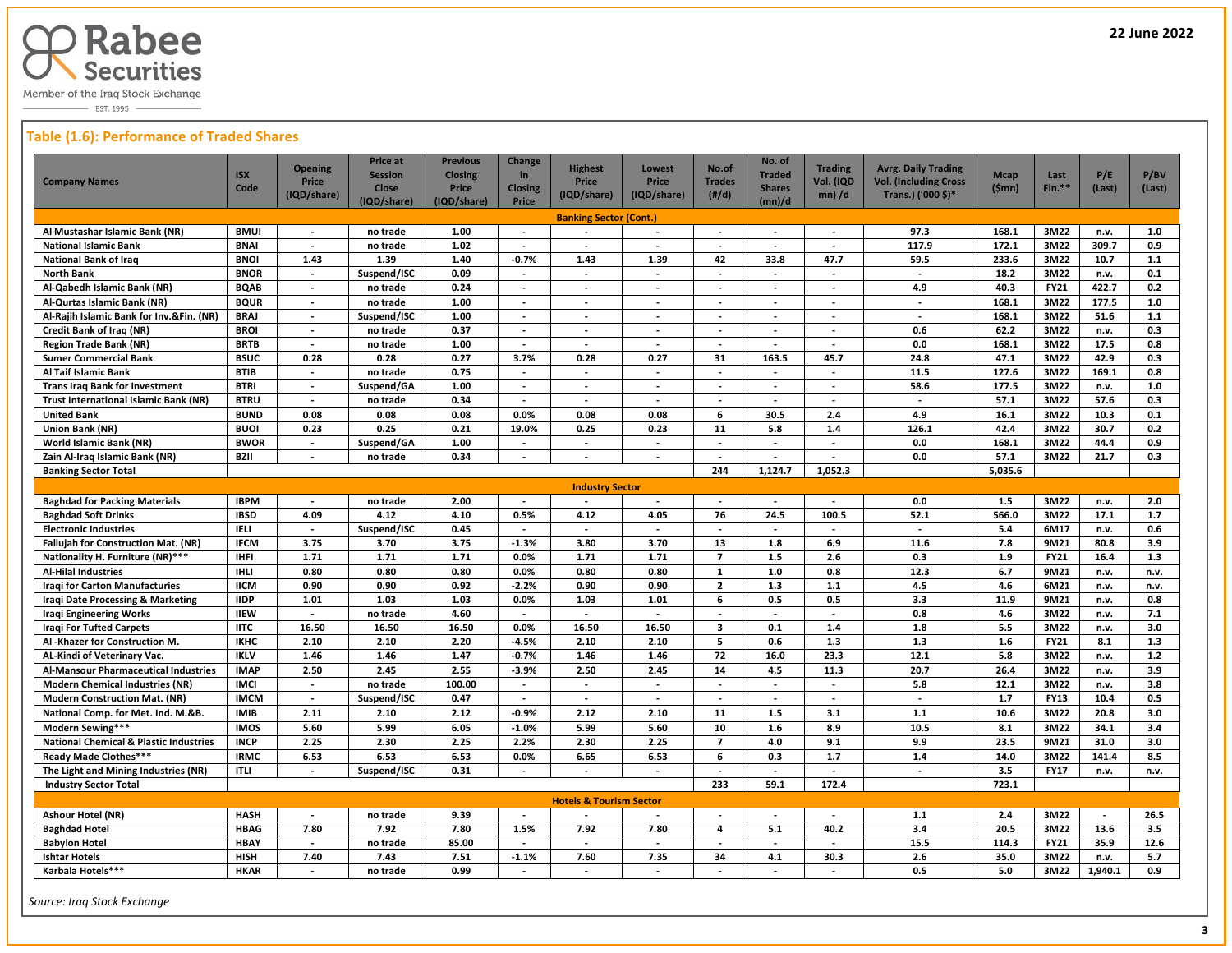

# **Table (1.7): Performance of Traded Shares**

| <b>Company Names</b>                       | <b>ISX</b><br>Code | <b>Opening</b><br><b>Price</b><br>(IQD/share) | <b>Price at</b><br><b>Session</b><br><b>Close</b><br>(IQD/share) | <b>Previous</b><br><b>Closing</b><br>Price<br>(IQD/share) | Change<br>in<br><b>Closing</b><br>Price | <b>Highest</b><br><b>Price</b><br>(IQD/share) | Lowest<br>Price<br>(IQD/share) | No.of<br><b>Trades</b><br>(H/d) | No. of<br><b>Traded</b><br><b>Shares</b><br>(mn)/d | <b>Trading</b><br>Vol. (IQD<br>$mn)$ /d | <b>Avrg. Daily Trading</b><br><b>Vol. (Including Cross</b><br>Trans.) ('000 \$)* | <b>Mcap</b><br>(\$mn)    | Last<br>$Fin.**$ | P/E<br>(Last)  | P/BV<br>(Last) |
|--------------------------------------------|--------------------|-----------------------------------------------|------------------------------------------------------------------|-----------------------------------------------------------|-----------------------------------------|-----------------------------------------------|--------------------------------|---------------------------------|----------------------------------------------------|-----------------------------------------|----------------------------------------------------------------------------------|--------------------------|------------------|----------------|----------------|
| <b>Hotels &amp; Tourism Sector (Cont.)</b> |                    |                                               |                                                                  |                                                           |                                         |                                               |                                |                                 |                                                    |                                         |                                                                                  |                          |                  |                |                |
| <b>Mansour Hotel</b>                       | <b>HMAN</b>        | $\overline{\phantom{a}}$                      | no trade                                                         | 14.50                                                     | $\overline{\phantom{a}}$                |                                               | $\overline{\phantom{a}}$       | $\overline{\phantom{a}}$        |                                                    | $\overline{\phantom{a}}$                | 2.2                                                                              | 28.5                     | 3M22             | 35.0           | 14.1           |
| National Company for Tourism Inv.          | <b>HNTI</b>        | $\overline{\phantom{a}}$                      | Suspend/GA                                                       | 10.30                                                     | $\blacksquare$                          | $\overline{\phantom{a}}$                      | $\blacksquare$                 | $\overline{\phantom{a}}$        |                                                    | $\overline{\phantom{a}}$                | 8.4                                                                              | 43.3                     | 3M22             | 375.6          | 3.9            |
| <b>Palestine Hotel</b>                     | <b>HPAL</b>        | $\overline{\phantom{a}}$                      | Suspend/GA                                                       | 8.25                                                      |                                         |                                               | $\overline{\phantom{a}}$       | $\overline{\phantom{a}}$        |                                                    |                                         | 0.9                                                                              | 24.8                     | 3M22             | 38.8           | 4.0            |
| Al-Sadeer Hotel***                         | <b>HSAD</b>        | $\overline{\phantom{a}}$                      | Suspend/GA                                                       | 13.50                                                     | $\overline{\phantom{a}}$                |                                               | $\overline{\phantom{a}}$       | $\overline{\phantom{a}}$        | $\overline{\phantom{a}}$                           |                                         | 14.0                                                                             | 12.4                     | 3M22             | n.v.           | 16.5           |
| <b>Mosul Dam Tourist Village (NR)</b>      | <b>HTVM</b>        |                                               | no trade                                                         | 6.27                                                      | $\blacksquare$                          | $\overline{\phantom{a}}$                      | $\overline{\phantom{a}}$       |                                 |                                                    |                                         | 0.4                                                                              | 1.0                      | 3M22             | n.v.           |                |
| <b>Hotel&amp;Tourism Sector Total</b>      |                    |                                               |                                                                  |                                                           |                                         |                                               |                                | 38                              | 9.1                                                | 70.5                                    |                                                                                  | 287.0                    |                  |                |                |
|                                            |                    |                                               |                                                                  |                                                           |                                         | <b>Services Sector</b>                        |                                |                                 |                                                    |                                         |                                                                                  |                          |                  |                |                |
| Al-Ameen Estate Inv.                       | SAEI               |                                               | no trade                                                         | 1.50                                                      |                                         |                                               | $\overline{\phantom{a}}$       |                                 |                                                    |                                         | 0.1                                                                              | 7.0                      | 3M22             | 51.3           | 1.4            |
| <b>AL-Badia for General Trans</b>          | <b>SBAG</b>        | $\overline{\phantom{a}}$                      | Suspend/ISC                                                      | 0.59                                                      | $\overline{\phantom{a}}$                | $\overline{a}$                                | $\blacksquare$                 | $\overline{\phantom{a}}$        | $\overline{\phantom{a}}$                           | $\overline{\phantom{a}}$                | $\overline{\phantom{a}}$                                                         | 0.9                      | <b>FY18</b>      | n.v.           | 0.3            |
| <b>Baghdad Passengers Transport</b>        | <b>SBPT</b>        | 35.00                                         | 34.50                                                            | 34.60                                                     | $-0.3%$                                 | 35.25                                         | 34.50                          | 6                               | 0.2                                                | 5.9                                     | 4.4                                                                              | 23.2                     | 3M22             | 18.4           | 6.1            |
| Ibdaa Al-Sharg Al-Awsat G. Cont. (NR)      | <b>SIBD</b>        | $\overline{\phantom{a}}$                      | Suspend/GA                                                       | $\overline{\phantom{a}}$                                  | $\blacksquare$                          | $\overline{\phantom{a}}$                      | $\blacksquare$                 |                                 |                                                    | $\overline{\phantom{a}}$                | $\overline{\phantom{a}}$                                                         | $\overline{\phantom{a}}$ | 3M22             |                |                |
| Iraqi for General Transp. (NR)             | <b>SIGT</b>        | $\overline{a}$                                | Suspend/ISC                                                      | 1.14                                                      |                                         |                                               | $\overline{a}$                 | $\overline{a}$                  |                                                    | $\overline{\phantom{a}}$                | 0.8                                                                              | 3.0                      | 3M21             | n.v.           | 1.4            |
| <b>Iragi Land Transport</b>                | <b>SILT</b>        | $\overline{\phantom{a}}$                      | Suspend/ISC                                                      | 1.55                                                      | $\overline{\phantom{a}}$                | $\overline{a}$                                | $\overline{\phantom{a}}$       | $\overline{\phantom{a}}$        | $\overline{\phantom{0}}$                           | $\overline{\phantom{a}}$                | $\overline{a}$                                                                   | 14.6                     | 3M20             | n.v.           | 2.8            |
| Kharkh Tour Amuzement City***              | <b>SKTA</b>        | 2.77                                          | 2.80                                                             | 2.78                                                      | 0.7%                                    | 2.80                                          | 2.77                           | 11                              | 2.0                                                | 5.5                                     | 10.5                                                                             | 2.8                      | 3M22             | 4.0            | 2.6            |
| Al-Mosul for Funfairs***                   | <b>SMOF</b>        | 12.60                                         | 12.50                                                            | 12.65                                                     | $-1.2%$                                 | 12.60                                         | 12.50                          | 4                               | 0.3                                                | 4.0                                     | 4.5                                                                              | 12.6                     | 3M22             | 172.8          | 9.0            |
| Mamoura Real-estate Inv.                   | <b>SMRI</b>        | 4.74                                          | 4.75                                                             | 4.75                                                      | 0.0%                                    | 4.75                                          | 4.70                           | 22                              | 11.8                                               | 55.6                                    | 16.2                                                                             | 72.7                     | 3M22             | 75.0           | 4.4            |
| <b>AL-Nukhba for Construction</b>          | <b>SNUC</b>        | 0.41                                          | 0.41                                                             | 0.38                                                      | 7.9%                                    | 0.41                                          | 0.41                           | $\overline{2}$                  | $1.1$                                              | 0.5                                     | 1.3                                                                              | 0.6                      | 9M21             | 399.3          | 0.3            |
| <b>Services Sector Total</b>               |                    |                                               |                                                                  |                                                           |                                         |                                               |                                | 45                              | 15.3                                               | 71.4                                    |                                                                                  | 137.4                    |                  |                |                |
|                                            |                    |                                               |                                                                  |                                                           |                                         | <b>Agriculture Sector</b>                     |                                |                                 |                                                    |                                         |                                                                                  |                          |                  |                |                |
| Al-Ahlyia for Agricultural Prod.           | AAHP               | $\overline{\phantom{a}}$                      | no trade                                                         | 0.90                                                      |                                         |                                               |                                | $\overline{\phantom{a}}$        |                                                    |                                         | 0.0                                                                              | 0.3                      | 9M21             | n.v.           | 1.7            |
| Iraqi Agricultural Products Mark. Meat     | <b>AIPM</b>        | 5.00                                          | 5.15                                                             | 5.25                                                      | $-1.9%$                                 | 5.25                                          | 5.00                           | 12                              | 0.9                                                | 4.8                                     | 1.4                                                                              | 17.3                     | 3M22             | 48.6           | 2.6            |
| <b>Iragi Agricultural Products</b>         | <b>AIRP</b>        | 21.50                                         | 21.50                                                            | 23.00                                                     | $-6.5%$                                 | 21.50                                         | 21.50                          | $\overline{7}$                  | 17.8                                               | 382.8                                   | 2.7                                                                              | 5.2                      | 3M22             | 12.9           | 2.8            |
| <b>Iragi for Seed Production***</b>        | <b>AISP</b>        | 10.70                                         | 10.90                                                            | 10.71                                                     | 1.8%                                    | 11.25                                         | 10.65                          | 136                             | 17.8                                               | 195.7                                   | 112.5                                                                            | 146.6                    | 9M21             | n.v.           | 2.8            |
| <b>Modern Animal &amp; Agr. Production</b> | <b>AMAP</b>        | $\overline{a}$                                | Suspend/ISC                                                      | 0.21                                                      | $\overline{a}$                          | $\overline{a}$                                | $\overline{a}$                 | $\overline{\phantom{a}}$        | $\overline{\phantom{a}}$                           | $\overline{\phantom{a}}$                | $\overline{\phantom{a}}$                                                         | 0.6                      | 6M20             | 9.8            | 0.2            |
| Middle East Prod. & Marketing-Fish         | <b>AMEF</b>        | $\blacksquare$                                | no trade                                                         | 8.25                                                      | $\overline{\phantom{a}}$                | $\overline{\phantom{a}}$                      | $\overline{\phantom{a}}$       | $\overline{\phantom{a}}$        | $\overline{\phantom{a}}$                           | $\overline{\phantom{a}}$                | 1.6                                                                              | 1.7                      | 6M21             | n.v.           | 3.4            |
| AL - Rebas for Poultry & Feed              | <b>AREB</b>        |                                               | no trade                                                         |                                                           | $\overline{\phantom{a}}$                |                                               | $\overline{\phantom{a}}$       |                                 |                                                    | $\overline{\phantom{a}}$                | $\overline{\phantom{a}}$                                                         | $\overline{\phantom{a}}$ | <b>FY21</b>      |                |                |
| <b>Agriculture Sector Total</b>            |                    |                                               |                                                                  |                                                           |                                         |                                               |                                | 155                             | 36.5                                               | 583.3                                   |                                                                                  | 171.7                    |                  |                |                |
|                                            |                    |                                               |                                                                  |                                                           |                                         | <b>Insurance Sector</b>                       |                                |                                 |                                                    |                                         |                                                                                  |                          |                  |                |                |
| <b>AHliya For Insurance (NR)</b>           | <b>NAHF</b>        | 0.50                                          | 0.50                                                             | 0.50                                                      | 0.0%                                    | 0.50                                          | 0.50                           | 1                               | 0.1                                                | 0.1                                     | 0.0                                                                              | 2.4                      | 3M22             | 6.5            | 0.5            |
| Al-Ameen for Insurance***                  | <b>NAME</b>        | $\overline{\phantom{a}}$                      | Suspend/GA                                                       | 0.60                                                      | $\overline{\phantom{a}}$                | $\overline{\phantom{a}}$                      |                                | $\overline{\phantom{a}}$        |                                                    |                                         | 0.1                                                                              | 1.9                      | 3M22             | 7.3            | 0.6            |
| Dar Al-Salam for Insurance (NR)            | <b>NDSA</b>        | 0.55                                          | 0.54                                                             | 0.54                                                      | 0.0%                                    | 0.55                                          | 0.54                           | $\overline{2}$                  | 1.5                                                | 0.8                                     | 0.2                                                                              | 2.5                      | 9M21             | 54.7           | 0.5            |
| Gulf Insurance&Reinsurance***              | <b>NGIR</b>        | 0.33                                          | 0.33                                                             | 0.36                                                      | $-8.3%$                                 | 0.33                                          | 0.33                           | $\overline{2}$                  | 0.2                                                | 0.1                                     | 0.1                                                                              | 1.6                      | 9M21             | 26.5           | 0.3            |
| Al-Hamraa for Insurance (NR)***            | <b>NHAM</b>        | $\overline{\phantom{a}}$                      | no trade                                                         | 0.80                                                      | $\overline{\phantom{a}}$                | $\overline{\phantom{a}}$                      | $\overline{\phantom{a}}$       | $\overline{\phantom{a}}$        | $\overline{\phantom{a}}$                           | $\overline{\phantom{a}}$                | 0.2                                                                              | 13.4                     | 3M22             | $\blacksquare$ | 1.8            |
| <b>Insurance Sector Total</b>              |                    |                                               |                                                                  |                                                           |                                         |                                               |                                | 5                               | 1.9                                                | 1.0                                     |                                                                                  | 21.8                     |                  |                |                |

 *Source: Iraq Stock Exchange*

L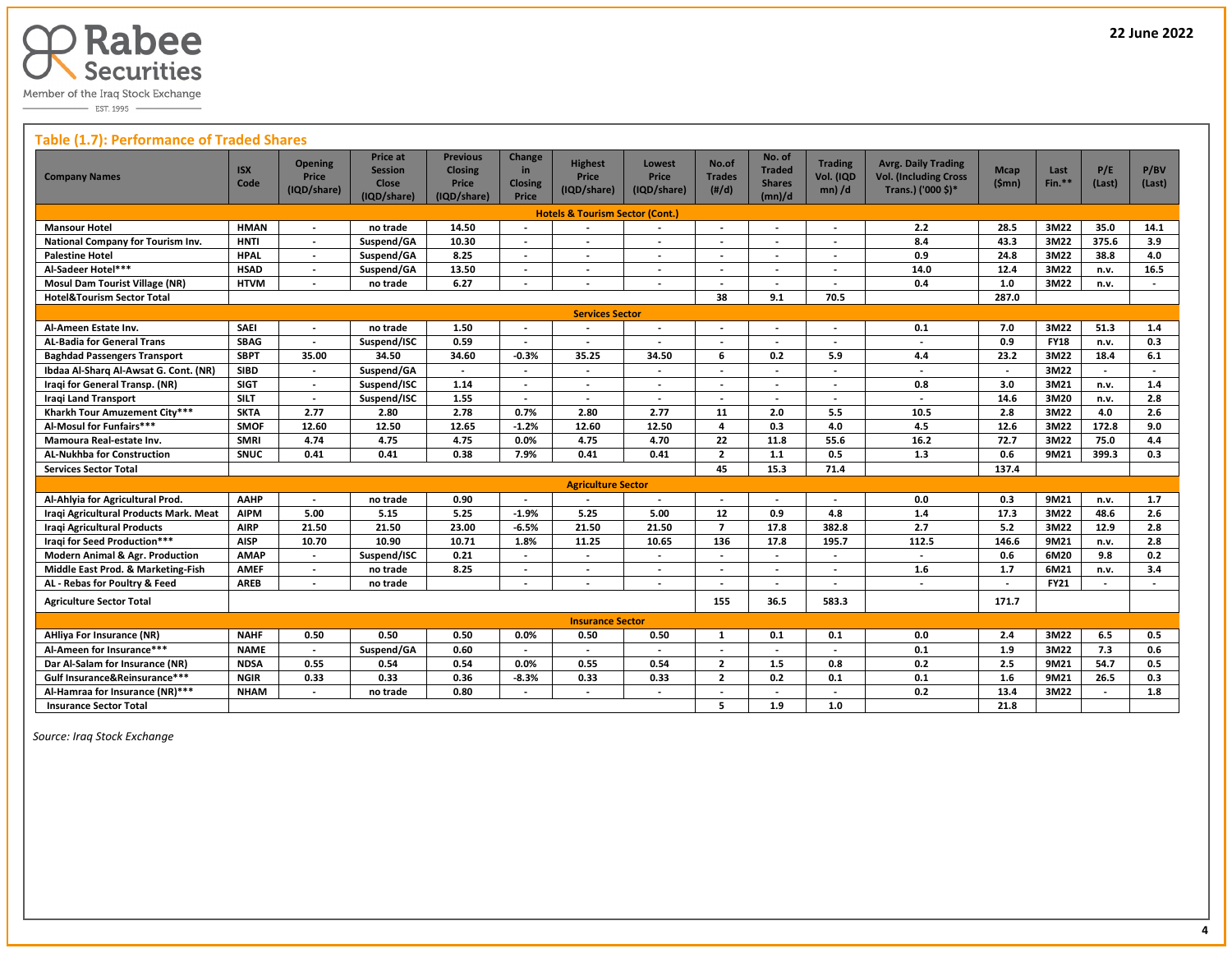

Member of the Iraq Stock Exchange

#### **Table (1.8): Performance of Traded Shares**

| <b>Company Names</b>                | <b>ISX</b><br>Code | <b>Opening</b><br>Price<br>(IQD/share) | <b>Price at</b><br><b>Session</b><br><b>Close</b><br>(IQD/share) | <b>Previous</b><br><b>Closing</b><br>Price<br>(IQD/share) | Change<br>in<br><b>Closing</b><br>Price | Highest<br>Price<br>(IQD/share) | Lowest<br>Price<br>(IQD/share) | No.of<br><b>Trades</b><br>$(\#/d)$ | No. of<br><b>Traded</b><br><b>Shares</b><br>(mn)/d | <b>Trading</b><br>Vol. (IQD<br>$mn)$ /d | <b>Avrg. Daily Trading</b><br><b>Vol. (Including Cross</b><br>Trans.) ('000 \$)* | <b>Mcap</b><br>(Smn) | Last<br>Fin.* | P/E<br>(Last) | P/BV<br>(Last) |
|-------------------------------------|--------------------|----------------------------------------|------------------------------------------------------------------|-----------------------------------------------------------|-----------------------------------------|---------------------------------|--------------------------------|------------------------------------|----------------------------------------------------|-----------------------------------------|----------------------------------------------------------------------------------|----------------------|---------------|---------------|----------------|
|                                     |                    |                                        |                                                                  |                                                           |                                         | <b>Investment Sector</b>        |                                |                                    |                                                    |                                         |                                                                                  |                      |               |               |                |
| Al-Ameen Financial Inv. (NR)        | <b>VAMF</b>        |                                        | no trade                                                         | 0.55                                                      | $\overline{\phantom{a}}$                | $\overline{\phantom{a}}$        | . .                            | $\cdot$                            |                                                    | $\overline{\phantom{a}}$                | 0.0                                                                              | 0.6                  | 3M22          | 106.8         | 0.5            |
| AL- Batek Investment (NR)           | <b>VBAT</b>        |                                        | Suspend/ISC                                                      | 0.45                                                      | $\overline{\phantom{a}}$                | $\overline{\phantom{a}}$        | $\overline{\phantom{a}}$       |                                    |                                                    | $\overline{\phantom{a}}$                |                                                                                  | 0.3                  | <b>FY19</b>   | 558.5         | 0.4            |
| Al-Khair for Financial Inv. (NR)    | <b>VKHF</b>        | $\overline{\phantom{a}}$               | Suspend/ISC                                                      | 0.10                                                      | $\overline{\phantom{a}}$                | $\overline{\phantom{a}}$        | . .                            | $\cdot$                            | $\overline{\phantom{a}}$                           | $\overline{\phantom{0}}$                | 0.0                                                                              | 0.5                  | <b>FY19</b>   | n.v.          | 0.3            |
| Bain Al-Nahrain Financial Inv. (NR) | <b>VMES</b>        |                                        | no trade                                                         | 0.90                                                      | $\sim$                                  | $\overline{\phantom{a}}$        | $\overline{\phantom{a}}$       | -                                  | $\overline{\phantom{a}}$                           | $\overline{\phantom{0}}$                |                                                                                  | 0.6                  | 3M22          | n.v.          | 1.9            |
| AL-Wiaam for Financial Inv. (NR)    | <b>VWIF</b>        | $\overline{\phantom{0}}$               | no trade                                                         | 0.25                                                      | $\overline{\phantom{a}}$                | $\overline{\phantom{a}}$        | . .                            | $\cdot$                            | $\overline{\phantom{a}}$                           | $\overline{\phantom{0}}$                | 0.0                                                                              | 0.3                  | 3M22          | 11.5          | 0.3            |
| Al-Zawraa for Financial Inv. (NR)   | <b>VZAF</b>        | $\overline{\phantom{0}}$               | no trade                                                         | 0.28                                                      | $\overline{\phantom{0}}$                | $\overline{\phantom{a}}$        | $\overline{\phantom{a}}$       |                                    |                                                    | $\overline{\phantom{a}}$                | 0.0                                                                              | 0.2                  | 3M22          | n.v.          | 0.3            |
| <b>Investment Sector Total</b>      |                    |                                        |                                                                  |                                                           |                                         |                                 |                                | $\cdot$                            | $\overline{\phantom{a}}$                           | $\overline{\phantom{0}}$                |                                                                                  | 2.5                  |               |               |                |
| <b>Grand Total</b>                  |                    |                                        |                                                                  |                                                           |                                         |                                 |                                | 885                                | 1,306.2                                            | 2.408.0                                 |                                                                                  | 10,745.0             |               |               |                |

#### **Table (1.9): First-issued Construcion (Binaa) Bonds – Trading**

| <b>Bonds Class</b> | Trading<br><b>Symbol</b> | <b>Opening</b><br>Price | <b>Highest Price</b><br>(IQD/bond) | <b>Lowest Price</b><br>(IQD/bond) | <b>Average Price</b><br>(IQD/bond) | No.of<br>Trades (#/d) | No. of<br><b>Traded</b><br>Bonds/d | <b>Trading</b><br><b>Volume</b><br>(IQD) |
|--------------------|--------------------------|-------------------------|------------------------------------|-----------------------------------|------------------------------------|-----------------------|------------------------------------|------------------------------------------|
| 500.000            | <b>CB05*</b>             | -                       | $\overline{\phantom{0}}$           | $\sim$                            |                                    | -                     | $\overline{\phantom{0}}$           |                                          |
| 1.000.000          | CB10**                   | 1.030.000               | 1.030.000                          | 1,030,000                         | 1,030,000                          |                       |                                    | 1,030,000                                |
| Total              |                          |                         |                                    |                                   |                                    |                       |                                    | 1,030,000                                |

*\* maturity: 2 years, annual interest rate: 6%*

*\*\* maturity: 4 years, annual interest rate: 7%*

*Source: Iraq Stock Exchange*

\*Average data was calculated according to the recent twelve months, by dividing the total trading volume in the last twelve months by the total number of trading days (excluding the No. of days shares were suspended due to *\*\* Last Financials: The date of the most recent financial statements.* 

P/E (Last): While calculating P/E (Last), we divided "Current Mcap" to "trailing net profit" when the recently announced financial statements are for the interim period. For the companies which trailing profit cannot be ca we divided "Current MCap" to "annualized YTD profit," while calculating P/E (Last). We adjusted unaudited profit before tax values by deducting 15% income tax, while calculating annualized YTD profit.

 *P/BV (Last): Calculated by dividing "Current Mcap" to "BV in its Last Financials".*

Iraqi banks started to publish IFRS annual reports starting 2016; however, interim period results are available according to Iraqi accounting rules. As a result, we will continue to depend only on the financial results pre *rules to be able to work with consistent data till the financial statements for both quarterly and annual data will be available according to IFRS standards.* 

\*\*\*When the original shares resume trading, we start using the number of shares that the company will reach after the capital increase with the assumption that the capital increase was reflected to the price of the shares. *Mcap.*

*Note: "Suspend/ISC" companies are not trading due to ISC Instructions.*

 *"Suspend/GA" companies are not trading due to General Assembly Meetings.*

"(NR)": These are the companies which are trading in the Non-Regular market (in compliance with Iraq Securities Commission law numbered 132/9 on 20/12/2012). These companies were moved to the secondary market (non-regular) decrease in their trading volume and the number of days that these companies are being traded for. Please note, according to the Regulations of the Secondary Market, in each trading session, the average share price will be maximum increase and decrease of +/- 20% will be based on the average price in the previous session. The price should be valid during three effective trading sessions after the listing, and it will be free in the first tra "We use the FX rate given by the bank that Rabee Securities makes its banking transactions while calculating the dollar values in our research reports instead of CBI market FX rate to be more conservative."